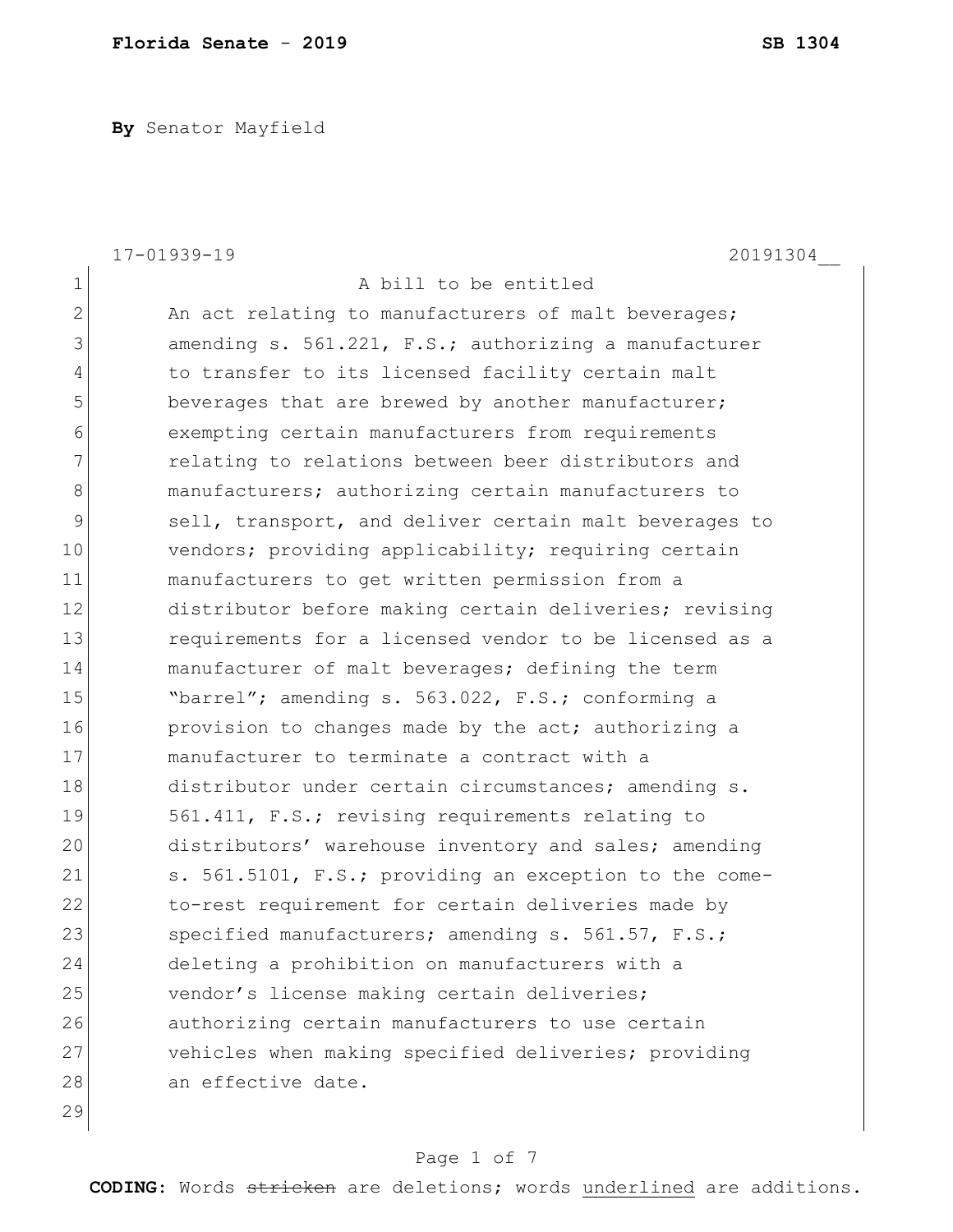|    | 17-01939-19<br>20191304                                         |
|----|-----------------------------------------------------------------|
| 30 | Be It Enacted by the Legislature of the State of Florida:       |
| 31 |                                                                 |
| 32 | Section 1. Paragraphs (c) and (d) of subsection (2) and         |
| 33 | paragraph (a) of subsection (3) of section 561.221, Florida     |
| 34 | Statutes, are amended, and paragraphs (f) and (g) are added to  |
| 35 | subsection (2) of that section, to read:                        |
| 36 | 561.221 Licensing of manufacturers and distributors as          |
| 37 | vendors and of vendors as manufacturers; conditions and         |
| 38 | limitations.-                                                   |
| 39 | (2)                                                             |
| 40 | (c) Notwithstanding any other provision of the Beverage         |
| 41 | Law, a manufacturer holding multiple manufacturing licenses may |
| 42 | transfer malt beverages to a licensed facility, as provided in  |
| 43 | s. $563.022(14)(d)$ , in an amount up to the yearly production  |
| 44 | amount at the receiving facility. A manufacturer may also       |
| 45 | transfer to its licensed facility Malt beverages and other      |
| 46 | alcoholic beverages manufactured by another licensed            |
| 47 | manufacturer, including any malt beverages that are owned in    |
| 48 | whole or in part by the manufacturer but are brewed by another  |
| 49 | manufacturer, must be obtained through a licensed distributor   |
| 50 | that is not also a licensed manufacturer, a licensed broker or  |
| 51 | sales agent, or a licensed importer.                            |
| 52 | (d) A manufacturer possessing a vendor's license under this     |
| 53 | subsection is not permitted to make deliveries under s.         |
| 54 | 561.57(1), except as provided in paragraph (g).                 |
| 55 | (f) A manufacturer licensed under this subsection that          |
| 56 | produces less than 250,000 barrels per year is not subject to   |
| 57 | the requirements of s. 563.022.                                 |
| 58 | (g) Notwithstanding any other provision of the Beverage         |
|    |                                                                 |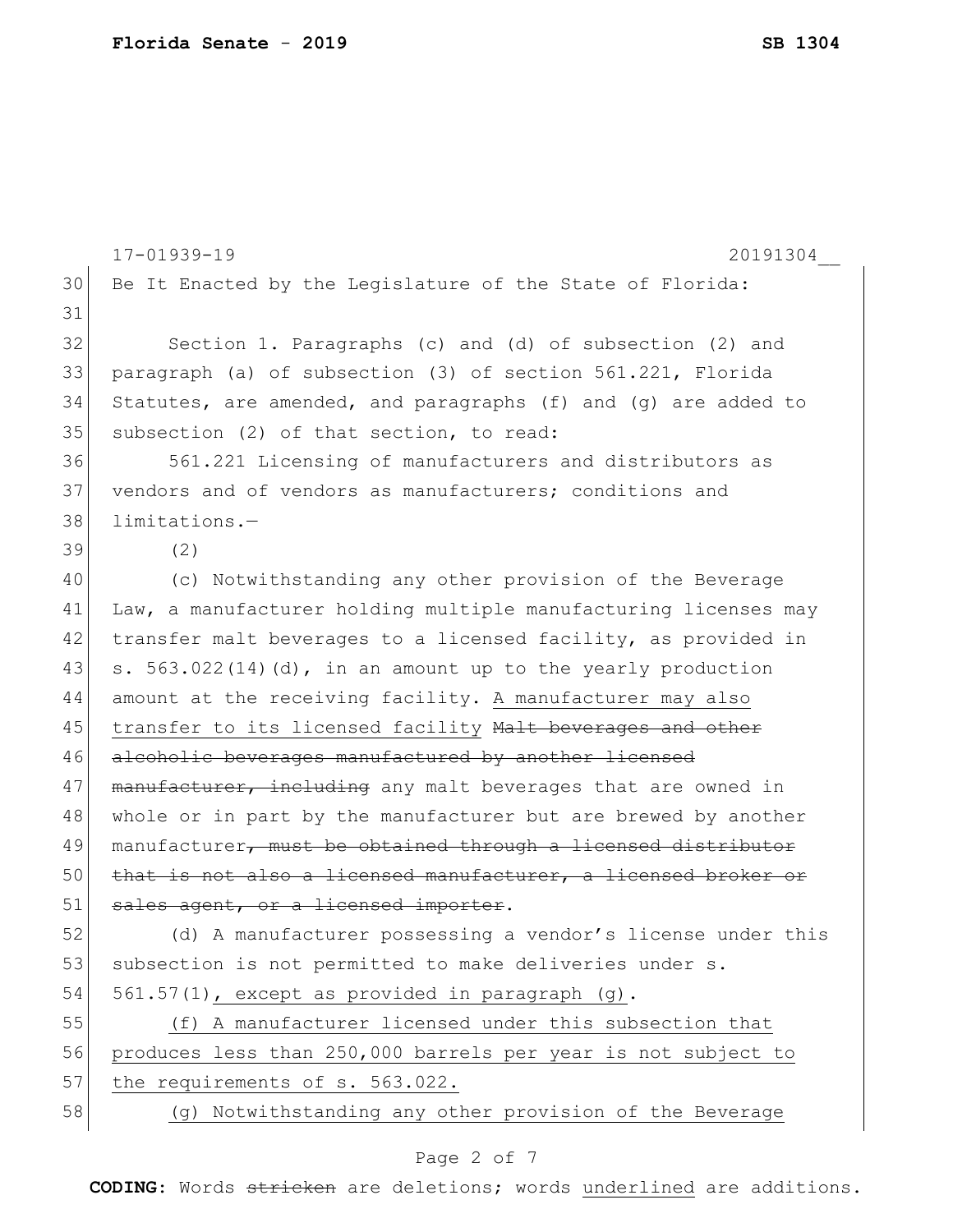|    | 17-01939-19<br>20191304                                          |
|----|------------------------------------------------------------------|
| 59 | Law, a manufacturer possessing a vendor's license under this     |
| 60 | subsection may sell, transport, and deliver to a vendor, from    |
| 61 | the manufacturer's licensed premises, malt beverages that have   |
| 62 | been manufactured by the manufacturer. A manufacturer acting     |
| 63 | pursuant to this paragraph shall comply with the requirements of |
| 64 | ss. 561.42 and 561.423, as applicable, to the same extent as if  |
| 65 | the manufacturer were a distributor.                             |
| 66 | 1. The authority provided in this paragraph is limited to        |
| 67 | the sale, transport, and delivery of individual containers,      |
| 68 | kegs, or other bulk packages but does not include the sale,      |
| 69 | transport, and delivery of growlers, as described in s.          |
| 70 | $563.06(7)$ .                                                    |
| 71 | 2. Any delivery made pursuant to this paragraph is subject       |
| 72 | to $s. 561.57(2)$ .                                              |
| 73 | 3. This paragraph does not apply to a manufacturer that has      |
| 74 | a total production volume of more than 250,000 barrels of malt   |
| 75 | beverages per year.                                              |
| 76 | 4. A manufacturer that has an existing distribution              |
| 77 | agreement with a distributor pursuant to s. 563.022 must get     |
| 78 | permission in writing from the distributor before making a       |
| 79 | delivery of more than four kegs to any licensed vendor in the    |
| 80 | distributor's sales territory.                                   |
| 81 | (3) (a) Notwithstanding other provisions of the Beverage         |
| 82 | Law, any vendor licensed in this state may be licensed as a      |
| 83 | manufacturer of malt beverages upon a finding by the division    |
| 84 | that:                                                            |
| 85 | 1. The vendor will be engaged in brewing malt beverages at       |
| 86 | a single location and in an amount which will not exceed 5,000   |
| 87 | barrels of malt beverages 10,000 kegs per year. For purposes of  |
|    |                                                                  |

# Page 3 of 7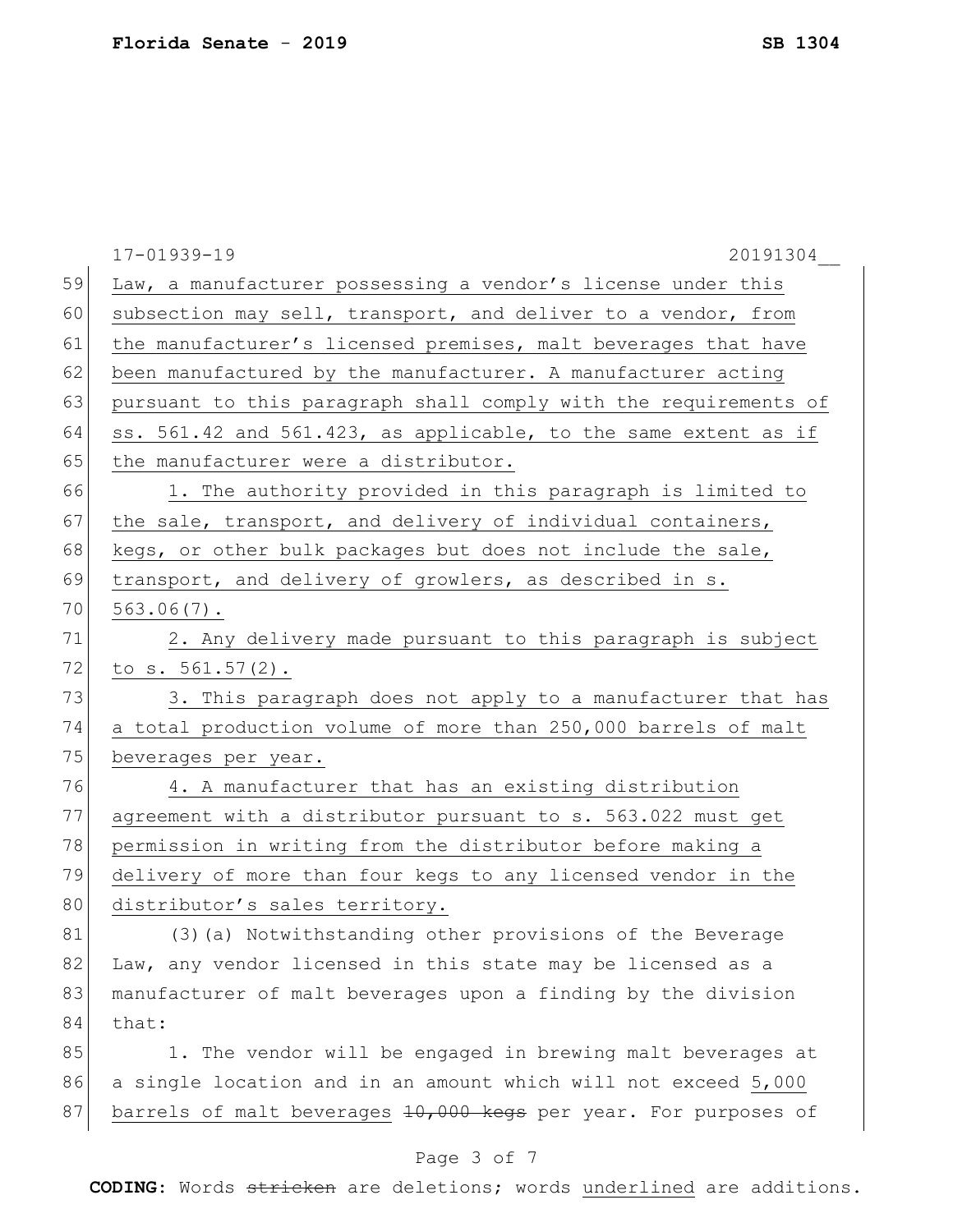|     | $17 - 01939 - 19$<br>20191304                                     |
|-----|-------------------------------------------------------------------|
| 88  | this section subsection, the term "barrel" "keg" means 31 15.5    |
| 89  | gallons.                                                          |
| 90  | 2. The malt beverages so brewed will be sold to consumers         |
| 91  | for consumption on the vendor's licensed premises or on other     |
| 92  | contiguous licensed premises owned by the vendor.                 |
| 93  | Section 2. Paragraph (d) of subsection (14) of section            |
| 94  | 563.022, Florida Statutes, is amended, and subsection (22) is     |
| 95  | added to that section, to read:                                   |
| 96  | 563.022 Relations between beer distributors and                   |
| 97  | manufacturers.-                                                   |
| 98  | (14) MANUFACTURER; PROHIBITED INTERESTS.-                         |
| 99  | (d) Nothing in the Beverage Law shall be construed to             |
| 100 | prohibit a manufacturer from shipping products to or between its  |
| 101 | breweries, or between its breweries and the licensed premises of  |
| 102 | a vendor pursuant to s. $561.221(2)$ (g), without a distributor's |
| 103 | license.                                                          |
| 104 | TERMINATION BASED ON SALES.-Notwithstanding this<br>(22)          |
| 105 | section, a manufacturer of malt beverages may terminate a         |
| 106 | contract with a distributor upon no less than 120 days' written   |
| 107 | notice if the sales of products to the distributor by the         |
| 108 | manufacturer do not exceed 10 percent of the distributor's total  |
| 109 | alcoholic beverage sales for the previous calendar year.          |
| 110 | Section 3. Subsections (1) and (2) of section 561.411,            |
| 111 | Florida Statutes, are amended to read:                            |
| 112 | 561.411 Qualifications for distributors. - No distributor's       |
| 113 | license shall be issued to or held by any person or business      |
| 114 | which does not meet and maintain the following qualifications     |
| 115 | with respect to its warehouse inventory and sales.                |
| 116 | (1) The distributor must maintain warehouse space which is        |
|     |                                                                   |

# Page 4 of 7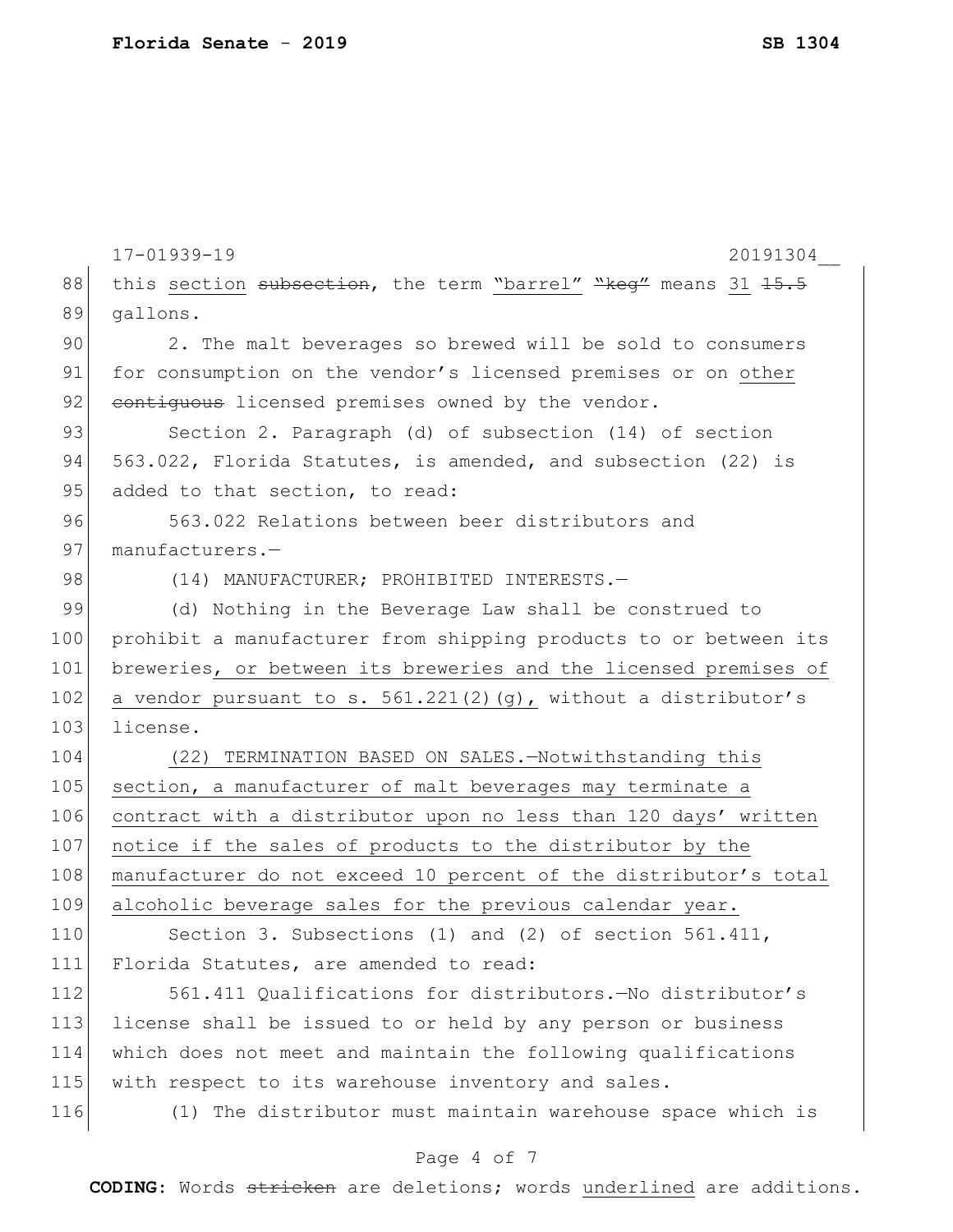```
17-01939-19 20191304__
117 either owned or leased by the distributor, or dedicated to the 
118 distributor's use in a public warehouse, which is sufficient to 
119 store at one time:
120 (a) An inventory of alcoholic beverages which is equal to 
121 at least 5 \pm0 percent of the distributor's annual case sales to
122 licensed vendors within this state or to licensed vendors within 
123 the malt beverage distributor's exclusive sales territory; or
124 (b) An inventory for which the cost of acquisition is not 
125 less than $10,000 $100,000.
126 (2) The distributor must maintain at all times, in a
127 warehouse which is either owned or leased by the distributor or 
128 in public warehouse space dedicated to the distributor's use, an
129 inventory of alcoholic beverages:
130 (a) Which consists of not less than 5 percent of the
131 distributor's annual sales to licensed vendors within this state 
132 or within the malt beverage distributor's exclusive sales
133 territory; or
134 (b) For which the cost of acquisition is not less than 
135 $10,000 $100,000. The inventory required herein shall be owned
136 by the distributor, not held on consignment, and not acquired 
137 pursuant to a prior agreement to sell it to a specific licensee 
138 or licensees.
139 (c) For purposes of calculating inventory or percentage of 
140 annual sales as required by paragraphs (a) and (b), the
141 calculation must shall not include private label inventory whose
142 label is owned by a vendor.
143 Section 4. Subsection (1) of section 561.5101, Florida
144 Statutes, is amended to read:
145 561.5101 Come-to-rest requirement; exceptions; penalties.-
```
### Page 5 of 7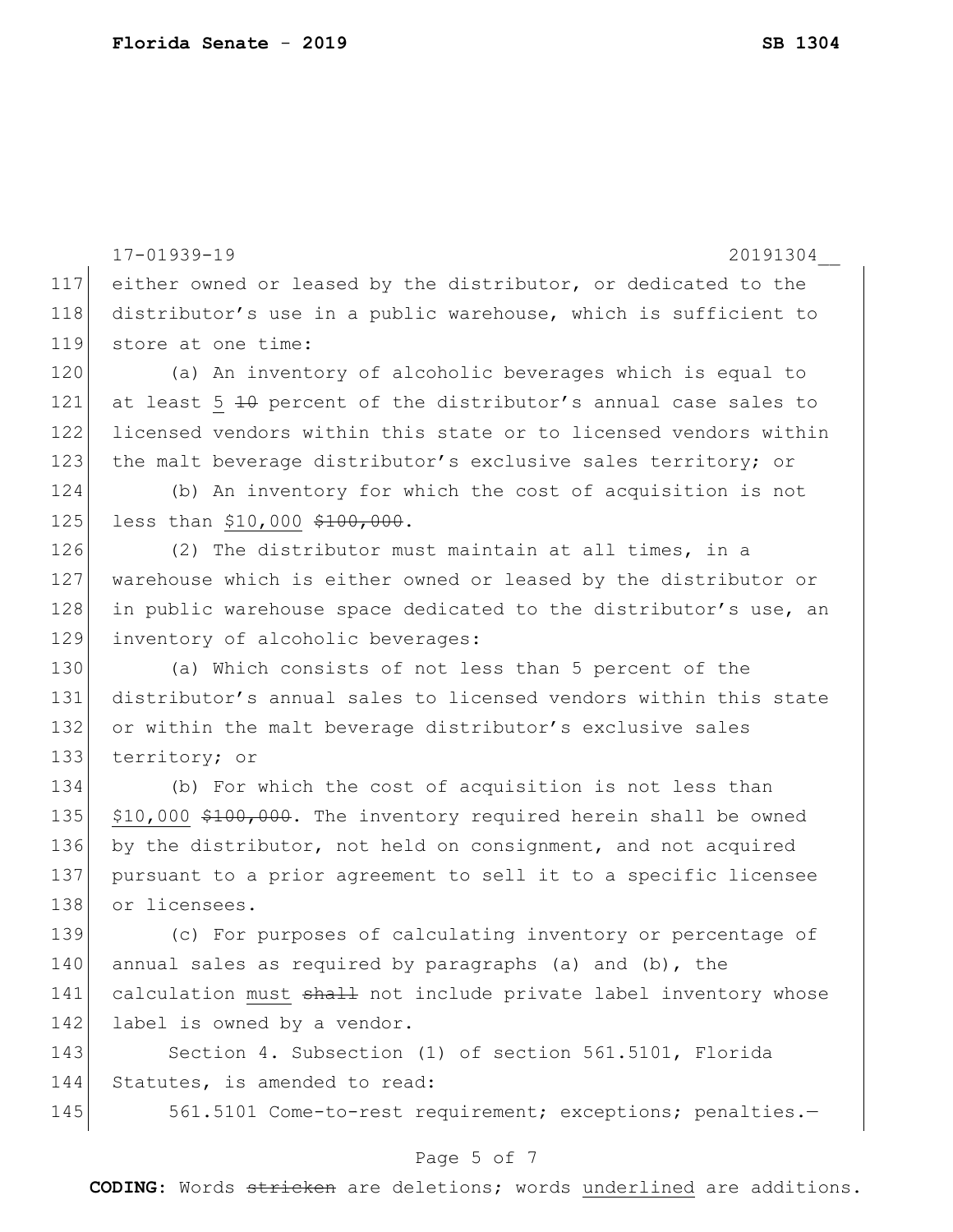```
17-01939-19 20191304__
146 (1) For purposes of inspection and tax-revenue control, all
147 malt beverages, except those manufactured and sold by the same 
148 licensee, pursuant to s. 561.221(2) or (3), must come to rest at
149 the licensed premises of an alcoholic beverage wholesaler in 
150 this state before being sold to a vendor by the wholesaler. The
151 prohibition contained in this subsection does not apply to the 
152 shipment of malt beverages commonly known as private labels. The
153 prohibition contained in this subsection shall not prevent a 
154 manufacturer from shipping malt beverages for storage at a 
155 bonded warehouse facility, provided that such malt beverages are 
156 distributed as provided in this subsection or to an out-of-state 
157 entity. The prohibition contained in this subsection does not 
158 apply to a malt beverage manufacturer that is licensed under s.
159 561.221(2) and that delivers malt beverages to a licensed vendor 
160 pursuant to s. 561.221(2)(g).
161 Section 5. Subsections (1) and (2) of section 561.57,
```
162 Florida Statutes, are amended to read:

163 561.57 Deliveries by licensees.-

164 (1) Vendors shall be permitted to make deliveries away from 165 their places of business of sales actually made at the licensed 166 place of business; provided, telephone, electronic, or mail 167 orders received at a vendor's licensed place of business shall 168 be construed as a sale actually made at the vendor's licensed 169 place of business. Deliveries made by a vendor away from his or 170 her place of business may be made in vehicles that are owned or 171 leased by the vendor or in a third-party vehicle pursuant to a 172 contract with a third party with whom the vendor has contracted 173 to make deliveries, including, but not limited to, common 174 carriers. By acceptance of an alcoholic beverage license, the

## Page 6 of 7